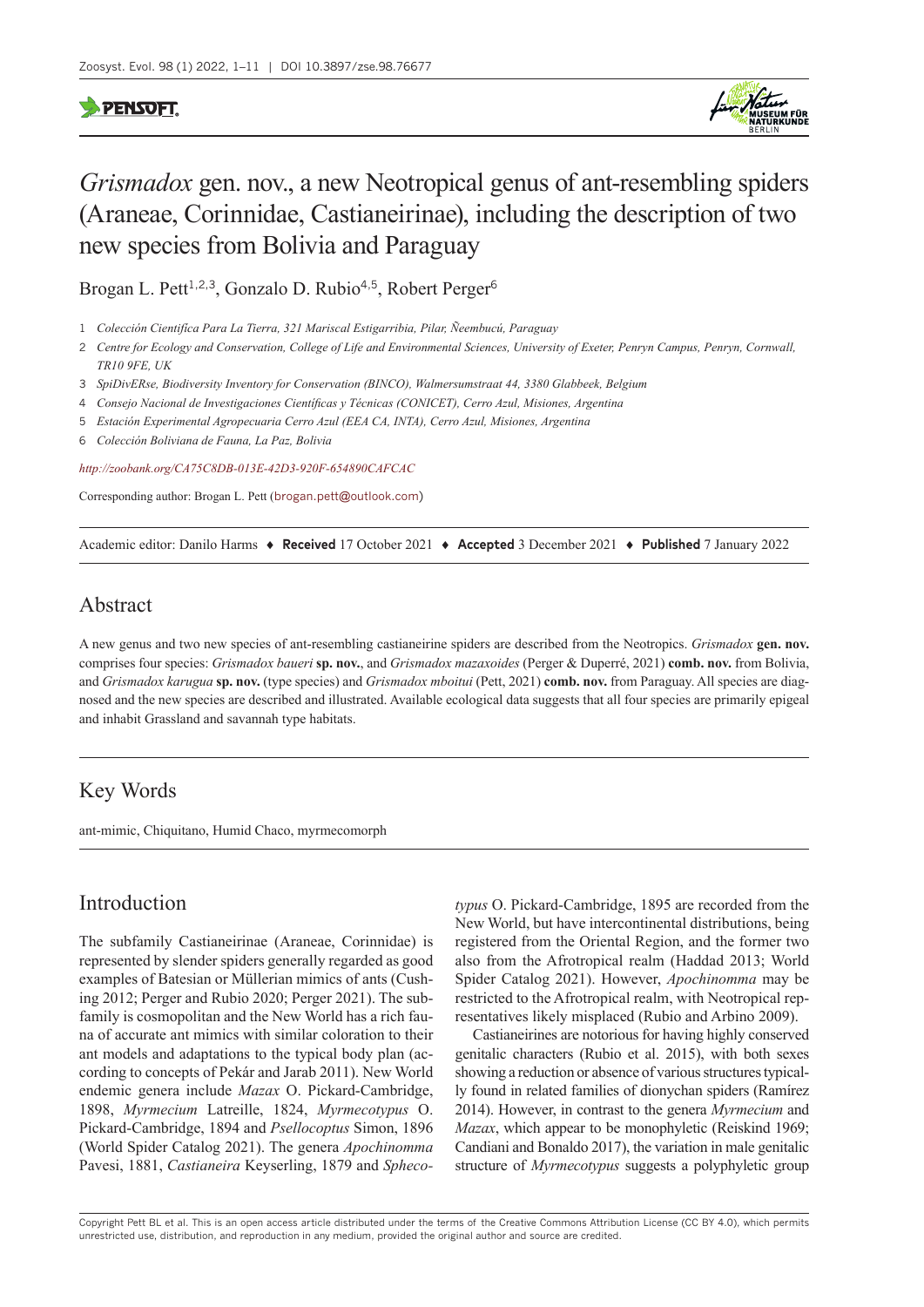(Reiskind 1969; Perger and Rubio 2020). The level of variation exhibited in the embolus shape, length, and trajectory, as well as the presence or absence of a large to small conductor, retrolateral tibial apophyses (RTAs) of various sizes, including some large and distinct RTAs (Reiskind 1969; Pett 2021a), alludes to the hitherto undescribed generic diversity within the group. In contrast, female genitalia have always been described as relatively uniform in *Myrmecotypus*, with copulatory ducts joining the secondary spermathecae (ST II) and projecting posterolaterally (Reiskind 1969; Rubio and Arbino 2009; Perger and Rubio 2020).

In the current study, two new castianeirine species are described from Bolivia and Paraguay. These species share a combination of several somatic and genitalic characters with *Myrmecotypus mboitui* Pett, 2021 and *M. mazaxoides* Perger & Dupérré, 2021 that is not found in other Neotropical castianeirines. The similarities between these four species and differences to *Myrmecotypus* species warrant the establishment of a new genus, herein described.

### Materials and methods

Material is preserved in 70% ethanol. The epigyne was dissected using a custom-made hooked pin and digested by submersion in a glass vial filled with lactic acid, which was placed in boiling water for around thirty minutes. The cleared epigyne was temporarily prepared on a slide and examined with a compound microscope. Examinations were carried out with an AmScope ZM-4T stereomicroscope or an Olympus BX61. Images were taken using either a Leica M125C automontage system or an Olympus BX61 with a DP74 camera. All images were z-stacked, with between 10–30 images merged into a single photomontage, using Helicon Focus 6.7 (www.heliconsoft.com). Habitus illustrations were made by BLP using a 'Wacom One' graphics tablet with images underlaid at 60% opacity on the program 'Autodesk Sketchbook' (see: Cala-Riquelme 2021). Images were adjusted in Adobe Photoshop version 21.0.1 for contrast and white balance. Plates were also composed in Adobe Photoshop.

The following indices are used following Reiskind (1969): A) carapace index = carapace width/ carapace length  $\times$  100; B) cephalic index = cephalic width/ carapace width  $\times$  100; C) sternum index = sternum width/ sternum length  $\times$  100; D) abdomen index = abdomen width/ abdomen length  $\times$  100. All measurements are in millimetres. The type species is treated first with the remaining species treated alphabetically.

Leg spination follows Rubio and Danisman (2014), with **d** = dorsal; **pl** = prolateral; **plv** = prolateral ventral; **rl** = retrolateral;  $r\mathbf{I}v =$  retrolateral ventral;  $v =$  ventral. Other morphological terminology is standard for arachnology, with castianeirine specifics from Reiskind (1969). Abbreviations used in the text:  $AER$  = anterior eye row;  $AI$  = abdomen index; **AL** = abdomen length; **ALE** = anterior lateral eyes; **AME** = anterior median eyes; **AW** = abdomen width; **BL** = body length; **CD** = copulatory duct; **CI** = carapace index;

 $CL =$  carapace length;  $CO =$  copulatory opening;  $CW =$ carapace width;  $dRTA =$  dorsal retrolateral tibial apophysis; **FD** = fertilization duct; **PER** = posterior eye row; **PLE** = posterior lateral eyes; **PME** = posterior median eyes; **SI**  $=$  sternum index;  $SL =$  sternum length;  $ST =$  spermathecae (ST I is the most posterior (from which the fertilization ducts originate), ST II is the most anterior (into where the copulatory ducts enter);  $\text{SW} = \text{sternum width}$ ;  $\text{vRTA} = \text{ven} - \text{SRTA}$ tral retrolateral tibial apophysis. **Legs I–IV** = leg numbers.

Arachnological collections are abbreviated as follows (curators in parenthesis):

| <b>CRF</b>  | Colección Boliviana de Fauna, La Paz, Bo-                                |  |
|-------------|--------------------------------------------------------------------------|--|
|             | livia (R. Perger);                                                       |  |
|             | CIPLT-Ar Colección Científica Para La Tierra-Arac-                       |  |
|             | nología (G. Hicks);                                                      |  |
| <b>SMNK</b> | Staatliches Museum für Naturkunde, Karl-                                 |  |
|             | sruhe, Germany (H. Höfer).                                               |  |
| <b>ZMH</b>  | Zoological Museum Hamburg, University of<br>Hamburg, Germany (D. Harms). |  |
|             |                                                                          |  |
|             |                                                                          |  |

Nomenclatural acts. This published work and the nomenclatural acts it contains have been registered in Zoobank: [http://zoobank.org/References/893A-](http://zoobank.org/References/893A7CA0-CFB1-4687-960B-24D54B863C6C)[7CA0-CFB1-4687-960B-24D54B863C6C](http://zoobank.org/References/893A7CA0-CFB1-4687-960B-24D54B863C6C). [http://](http://zoobank.org/References/9EE84FF4-0803-487E-8997-97C7097007E2) [zoobank.org/References/9EE84FF4-0803-487E-8997-](http://zoobank.org/References/9EE84FF4-0803-487E-8997-97C7097007E2) [97C7097007E2.](http://zoobank.org/References/9EE84FF4-0803-487E-8997-97C7097007E2) [http://zoobank.org/References/1EB-](http://zoobank.org/References/1EB5BA81-86AF-48C3-B0FF-040C722F4D6F)[5BA81-86AF-48C3-B0FF-040C722F4D6F.](http://zoobank.org/References/1EB5BA81-86AF-48C3-B0FF-040C722F4D6F) The LSID for this publication is: urn:lsid:zoobank.org:pub:- CA75C8DB-013E-42D3-920F-654890CAFCAC.

#### Ecoregion distribution

The ecoregion affinities of the species were investigated by visualizing the coordinates and a shapefile of the regionalization of Neotropical ecosystems by Olson et al. (2001), by using the geographic information system QGIS (version 2.14.3, [http://www.qgis.org/en/site/\)](http://www.qgis.org/en/site/) (Fig. 1). Coordinates of the collection locality for *G. baueri* sp. nov. were approximated according to information from the owner of Espiritu ranch. Geographic coordinates are shown in decimal degrees with reference datum WGS84, and elevation in meters above sea level (m a.s.l.).

### Results

### **Family Corinnidae Karsch, 1880 Subfamily Castianeirinae Reiskind, 1969**

**Genus** *Grismadox* **gen. nov.** <http://zoobank.org/893A7CA0-CFB1-4687-960B-24D54B863C6C>

#### **Type species.** *Grismadox karugua* sp. nov.

**Etymology.** The genus name is a patronym in honor of Cristian Grismado, arachnologist of Museo Argentino de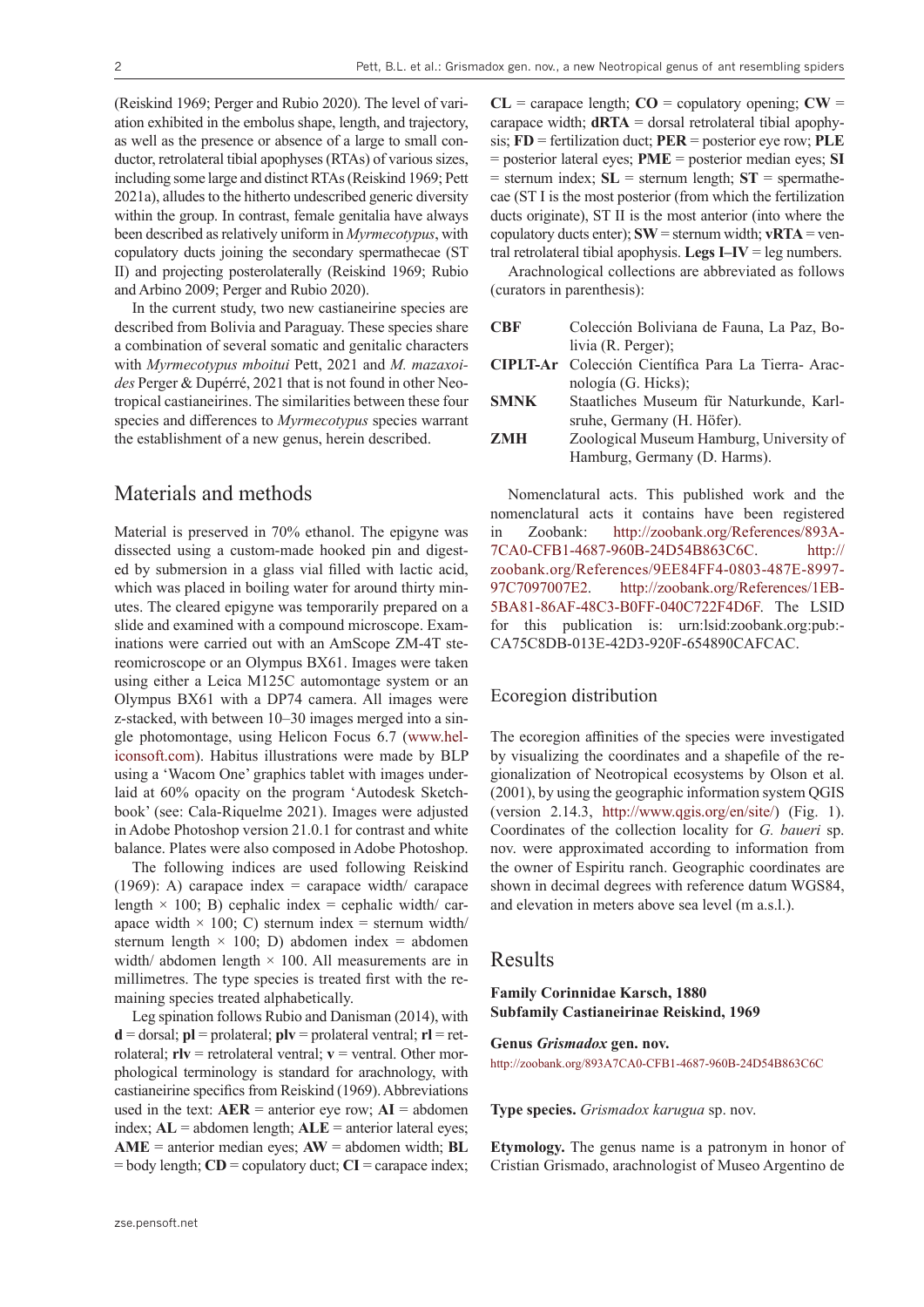

**Figure 1.** Ecoregion affinities of *Grismadox* gen. nov. spp. Circle = *G. karugua* sp. nov., *G. mboitui* (Pett, 2021); triangle = *G. baueri* sp. nov.; square = *G. mazaxoides* (Perger & Dupérré, 2021); df = dry forest; type locality of *G. mazaxoides* is considered to be situated in Gran Chaco by Olson et al. (2001) and Chiquitano dry forest by Navarro and Ferreira (2007).

Ciencias Naturales "Bernardino Rivadavia". The letter 'x' is taken from the suffix of the genus *Mazax* with which *Grismadox* gen. nov. shares some characteristics. Gender is masculine.

**Diagnosis.** *Grismadox* gen. nov. can be separated from all other castianeirine genera by the combination of: (i) COs anterior to ST, (ii) male palp with two distinct RTAs, (iii) an embolus with several coils, (iv) a relatively continuous (not constricted) carapace, and (v) an elongated abdomen.

**Comparisons.** Considering carapace and abdomen shape, arrangement and number of tibia I spines, and the petiolated pedicel, *Grismadox* gen. nov. is morphologically intermediate between *Myrmecotypus* and *Mazax* (see Perger and Dupérré 2021 for comments on *G. mazaxoides* comb. nov.). Particularly the carapace shape, elongated and constricted abdomen, and the sclerotized second pair of pedicellate setae indicate species of *Grismadox* gen. nov. are closely related to those of *Mazax*. However, species of *Mazax* have AME smaller than ALE, a distinctly elongated and rugose petiole and COs posterior to ST I.

*Grismadox* gen. nov. can be reliably differentiated from *Myrmecotypus* and *Mazax*, and other Neotropical castianeirines, by markedly different copulatory structures: embolus with an irregularly multi-coiled screw shape at its apex, coupled with two conspicuous retrolateral apophyses on the palpal tibia, and copulatory openings anterior to the secondary spermathecae. *Myrmecotypus jasmineae* Leister & Miller, 2014a is the only species of the genus with an embolus with several coils (female not known) (cf. Reiskind 1969; Leister and Miller 2014a; Pett 2021), but it lacks distinct RTAs and an elongate abdomen. *Grismadox* gen. nov. have elongate abdomens and are ground-dwelling, in contrast with the subglobose abdomens and arboreal habits as in *Myrmecotypus*. Additionally, *Myrmecotypus* does not have the second pair of pedicellate setae sclerotized into spines.

*Grismadox* gen. nov. and some species of *Castianeira* share the multi-coiled embolus tip and elongated abdomens. However, *Castianeira* have straight to procurved AER, COs posterior to ST II, and are without dRTA (although some do have a vRTA or a ventral retrolateral protrusion).

*Grismadox* gen. nov. shares the general habitus, the arrangement of the eyes with the wide and recurved posterior row, strong dorsal scutum on a constricted abdomen with *Apochinomma*, but can be easily distinguished from this genus by not having a pronounced abdominal petiole a lower number of anterior tibial spines (in *Grismadox*  2–2, 3–2 or 3–3, in *Apochinomma* 4–4 or 5–5).

Some species of *Myrmecium* and *Sphecotypus niger* (Perty, 1833) have male palps with an embolus with several coils and distinct RTAs. Additionally, a few species of *Myrmecium* have anterior positioned COs. However, these genera have a very distinctly constricted carapace (Leister and Miller 2014b; Candiani and Bonaldo 2017).

Other genera with a recurved PER and elongate abdomens include the misplaced Afrotropical species of *Corinnomma* Karsch, 1880 (Haddad 2006; Raven 2015), but *Grismadox* gen. nov. has a strongly recurved PER vs. slight, and dRTA and vRTA on the male palpal tibia (vs. absent in those *Corinnomma* spp.). The monotypic Solomon Islands endemic *Melanesotypus* Raven, 2015 shares with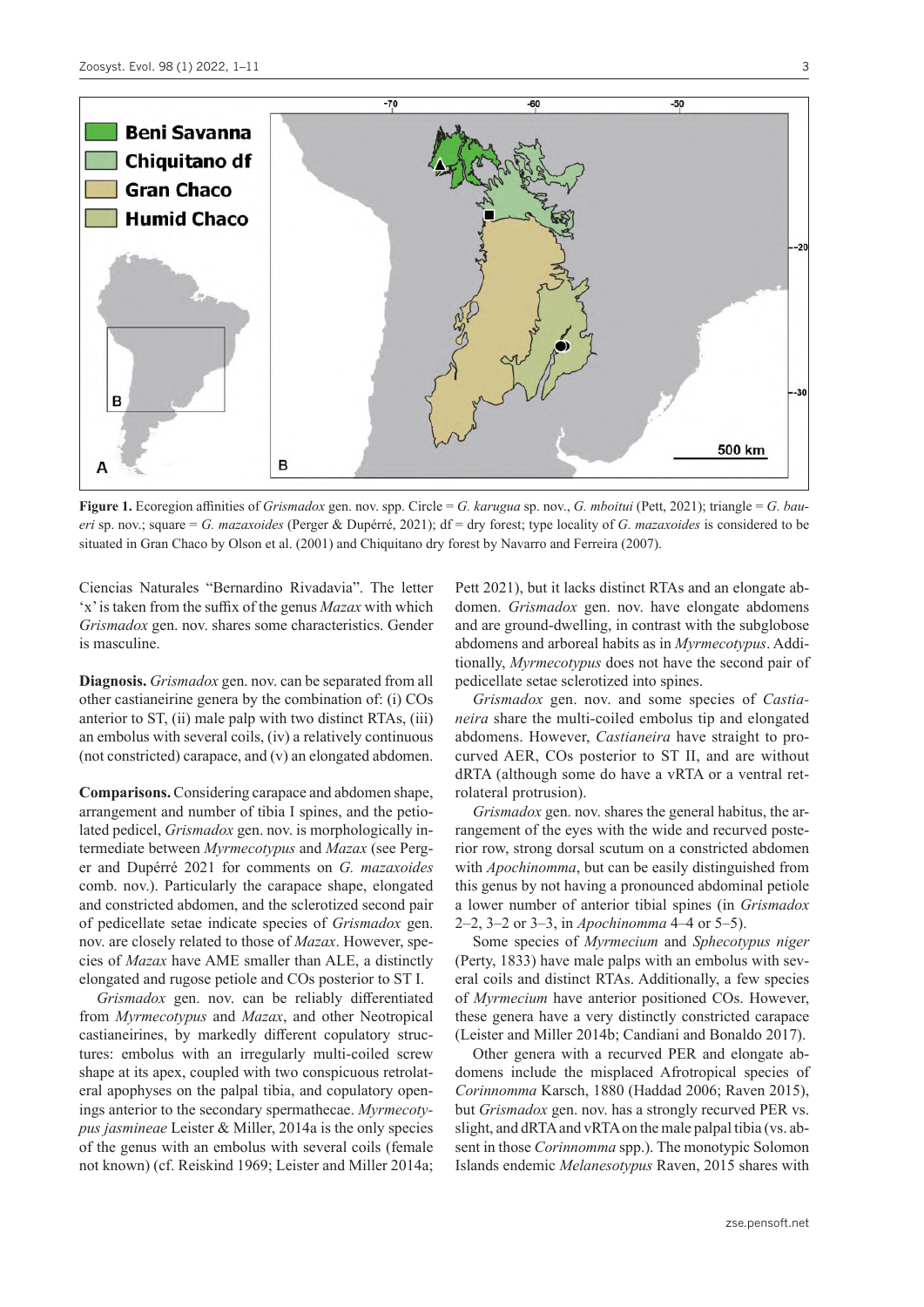*Grismadox* gen. nov. a recurved PER and anterior lateral extremities of carapace subtruncate in females, but has a subglobose abdomen as in *Myrmecotypus*. Additionally *Melanesotypus* has a paracymbial spine on the palp of males, no RTAs, in addition to a wide embolic ridge that arises prolaterally leading into a broad sweeping embolus (Raven 2015), all absent in *Grismadox* gen. nov.

**Description.** Small, slender spiders with adults between 3.17 mm and 6.20 mm total length. Carapace generally ellipsoid, truncated at posterior margin, with distinct subrectangular cephalic region (more rectangular in females). Carapace sloping very gently towards highest point, at posterior half of the fovea. PER wider than AER, recurved; eyes subequal, with AMEs only slightly larger than ALEs, maximally about 1.3× diameter of ALEs; AER recurved. Sternum shield-shaped, between  $1.5\times$  to  $2\times$  longer than wide, widest between coxa I and II, anterior ridge of sternum truncated to weakly recurved. Abdomen ovoid, longer than wide, drop-shaped in males, pear-shaped (broader posteriorly) in females. Second pair of pedicellate setae thickened into spines. Abdomen constricted at around 1/3 its length. Ventral sclerite present in males, rectangular and covering around ½ total length of venter, just posterior to epigastric sclerite, absent in females. Palpal tibia wider than long, with two RTAs, vRTA disto- laterally oriented at between 10'30 to 11'o clock position and longer, dRTA more distally oriented and shorter. Cymbium with basal retrolateral groove that mirrors angle of vRTA. Sperm duct with convoluted median basal loop and more distal wider retrolateral loop. Embolus screw-like, with between two-and-ahalf and five clear irregularly to tightly spaced coils before tapering to embolic apex, apex varies from translucent and relatively blunter (as in *G. karugua* sp. nov.) to well-sclerotized and sharp (all other species). Epigynal plate well-sclerotized. Epigyne relatively simple, ST conspicuous and dark, CO situated anterior to ST, ranging from far anterior (*G. karugua* sp. nov. and *G. mazaxoides*) to anterolateral (*G. mboitui*). Both ST spherical. ST II larger than ST I.

**Composition.** *Grismadox baueri* sp. nov., *Grismadox karugua* sp. nov. (type species), *Grismadox mazaxoides* (Perger & Duperré, 2021) comb. nov. and *Grismadox mboitui* (Pett, 2021) comb. nov.

**Geographical and ecological distribution.** The species of this genus are currently known from the Humid Chaco in southwestern Paraguay and two savanna locations in the area of Chiquitano dry forest and Moxos Plains Flooded Savannas in Bolivia. Judging from observations of live individuals (Perger and Dupérré 2021) and the occurrence in pitfall samples of *G. mboitui* comb. nov. (Pett 2021a), and *G. karugua* comb. nov. (this paper), species of this genus appear to be epigeal.

**Type material examined for comparison.** *Mazax ramirezi* Rubio & Danişman, 2014: 1185, figs 1A–F, 2A– D, 3A–F, 4A–G, 5A–F (Paratypes  $\partial$  and  $\partial$  from Argentina: Buenos Aires, Campana, January 1998, Fuentes & Di Iorio leg (MACN-Ar 30733/30734).

*Myrmecotypus haddadi* Perger & Rubio, 2021. Holotype  $\beta$  from BOLIVIA: Santa Cruz department, Santa Cruz de la Colina, Urubo (-17.760833, -63.24), 432 m a.s.l., 21 Dec 2019, R. Perger leg. (ZMH-A0015356). Paratypes: 1  $\Diamond$ , same data as holotype (ZMH-A0015357). 1  $\Diamond$ , 1  $\Diamond$ , Santa Maria la Antigua (-17.3719, -63.6563), 13 Apr 2018, R. Perger leg. (IBSI-Ara 1463).

*Myrmecotypus rubrofemoratus* Perger & Rubio, 2021. Holotype  $\beta$  (IBSI-Ara 1507) and  $\Omega$  allotype (IBSI-Ara 1467): Bolivia: Santa Cruz department, (-17.469167, -63.6925), 20–22 Jan 2016, R. Perger leg. Paratypes: same data as holotype,  $1 \nsubseteq (IBSI-Ara), 3 \nsubseteq (CBF)$ .

*Myrmecotypus tahyinandu* Perger & Rubio, 2020. Holotype ♂ from BOLIVIA: Santa Cruz department: Andrés Ibáñez province, La Guardia (-17.8830, -63.3177), 9 Sep 2015, R. Perger leg. (IBSI-Ara1469). Paratypes: Santa Cruz department: Andrés Ibáñez province:  $1 \land 3 \lor 5$ , same location as holotype, between Sep 2015 and Jan 2017 (IBSI-Ara1465). 5  $\Diamond$ , 6  $\Diamond$ , same location as holotype, between Sep 2015 and Jan 2017 (CBF). 4  $\Diamond$ , 5  $\Diamond$ , Cotoca (-17.7736, -63.065), 11 Jul 2018, R. Perger leg. (CBF). 1  $\sqrt{3}$ , 1  $\sqrt{2}$ , Santa Cruz de la Colina (-17.758889, -63.241667), 3 Mar 2019, R. Perger leg. (CBF);  $1 \text{ } \mathcal{S}$ ,  $2 \text{ } \mathcal{Q}$ , Arroyo Urubo (-17.7575, -63.251667), 15 Feb 2020, R. Perger leg. (CBF); Lomas de Arena (-17.925, -63.160833), 14 Feb 2020, R. Perger leg. (CBF). Santa Cruz department: Ichilo province:  $1 \text{ } \overset{\triangle}{\circ}$ , Cafetal (-17.468333, -63.700278), 20–22 Jan 2016, R. Perger leg. (CBF).

*Myrmecotypus iguazu* Rubio & Arbino, 2009. Holotype  $\delta$  (MACN-Ar 19708) and allotype  $\Omega$  (MACN-Ar 19709) from Argentina: Misiones Province, Iguazú National Park (25°41'S, 54°26'W), 8 January 2009, G. Rubio and M. Arbino leg. Paratypes: same locality, 15 January 2005, G. Rubio leg.,  $1 \text{ } \textcircled{}$  (CARTROUNNE 7818); same locality, 8 January 2009, G. Rubio and M. Arbino leg.  $1 \text{ } \textcircled{}$  (CDA 000.806),  $3 \text{ } \textcircled{}$  (CDA 000.807, CDA 000.808, CDA 000.810),  $1 \nsubseteq (MLP 17926)$ ; same locality, 20 January 2005, G. Rubio leg. 1  $\circled{}$  (CDA 000.811); Misiones Province, Urugua-í Wildlife Reserve (25°59'S, 54°05'W), 7 March 2009, G. Rubio leg., 1 ♀ (CDA 000.809).

Key to the species of *Grismadox* gen. nov.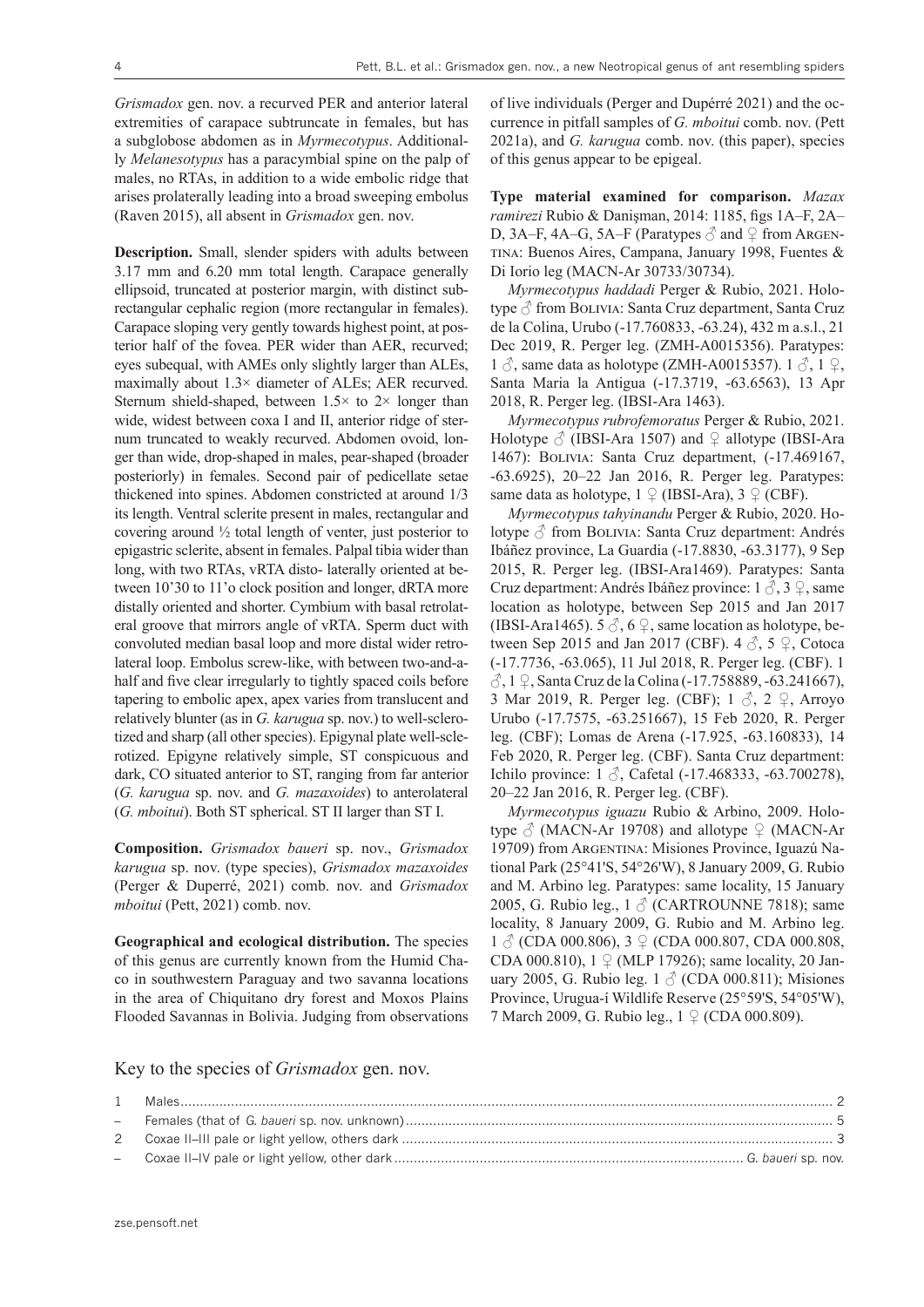#### *Grismadox karugua* **sp. nov.**

<http://zoobank.org/9EE84FF4-0803-487E-8997-97C7097007E2> Figs 2–11

**Type material.** *Holotype***:** ♀ • Paraguay: Ñeembucú, Estancia Santa Ana, 26°50'16.9"S, 58°01'42.7"W, 07.ii.2020–13.ii.2020, Pitfall traps "Grassland", Brogan L. Pett & Rufus Wyer leg. (CIPLT–Ar 302). *Paratypes***:** Paraguay• 1♀; Ñeembucú, Estancia Santa Ana, 30.i.2020–06.ii.2020, co-ordinates same as HT, Pitfall traps "Grassland", Brogan L. Pett & Rufus Wyer leg. (CI-PLT–Ar 300 A). •  $1\textdegree$  Ñeembucú, Pilar Military Base, 26°50'28.3"S, 58°18'43.6"W, 28.i.2020–16.ii.220, Pitfall traps "Grassland", Brogan L. Pett & Rufus Wyer leg. (CI-PLT–Ar 305).

**Diagnosis.** Separated from congeners by: embolus that coils four times (vs. three, four-and-a-half, or five) (Figs 10, 11); embolic apex translucent and relatively blunt (vs. sharp and sclerotized); obvious constriction between ST I and ST II (vs. absent or moderate) (Figs 6, 7); carapace color dark brown to black (with greyish tinge, orangish or yellowish in congeners) (Figs 2, 3); coxae II and III light in both sexes (II–IV light in females of *G. mazaxoides* comb. nov. and *G. mboitui* comb. nov., female of *G. baueri* sp. nov. not known) (Figs 2–5, 8, 9); tibia I spines 3–3 (2–2 or 3–2 in congeners).

**Etymology.** The species epithet is a noun in apposition, and refers to the Guarani word for Wetland "karugua". This refers to the Ñeembucú wetland complex, where the species was discovered.

#### **Description. Female holotype.** Figs 2–7.

*Measurements***:** TL 5.83, CL 2.64, CW 1.30, CH 0.92, CI 49, AL 3.19 (incl. pedicel), AW 1.58, AI 50, SL 1.04, SW 0.59, SI 57. Legs. I: 1.18, 0.43, 1.04, 0.86, 0.65. II: 0.97, 0.32, 0.73, 0.76, 0.59. III: 1.05, 0.38, 0.89, 0.97, 0.57. IV: 1.50, 0.54, 1.43, 1.38, 0.76. Eyes. AME 0.10, ALE 0.09, PME 0.07, PLE 0.08.

*Colouration***:** Carapace dark brown with heavy black mottling, light orange mottling posteriorly and anteriorly but not medially. Sparse short white setae present in a chevron converging and reaching highest concentration just anterior to the fovea. Base of chelicerae darkest part of cephalothorax. Legs dark orange to brown, granulate. Coxa I and IV dark brown, II and III pale. Sternum orangish-brown with mottled black patches. Abdomen

5

uniform black, with deep red- brown on epigastric sclerite. Rings of white feathery setae in constriction groove and just posterior to epigastric sclerite. *Carapace***:** Generally ovoid, longer than wide by about 2×. Highest point at posterior foveal bump, sloping proximally toward base in lateral view. In dorsal view, carapace moderately truncated anteriorly, with weak curve around cephalic region. *Sternum***:** Distinctly shield-shaped, granulated, widest between coxa I and II. Anterior ridge truncated. *Eyes***:** Anterior eye row moderately recurved, with ALEs and AMEs less than half an AME diameter apart. Posterior eye row nearly straight in frontal view, clearly recurved in dorsal view, PMEs smallest. *Legs***:** Femora with strong, long dorsal spine. Femoral spine IV longer than femoral spine III, III longer than II, and femoral spine on leg I with damaged spines on both legs. However, in paratype female spine of F II larger than spine F I. *Chelicerae***:** Small lateral condyle. Two teeth on retromargin, distal tooth larger. Promargin with two teeth, distal tooth much larger than teeth on retromargin and other promarginal tooth, basal tooth about  $3 \times$  distal tooth width away from distal tooth and much smaller. Strong promarginal rake setae obscure fang and cheliceral furrow teeth. *Abdomen***:** Twice as long as it is wide, dorsal scutum convex and covering between 1/4 and 2/3 of abdomen, shiny and granulated. Second pair of pedicellate setae sclerotized into pair of straight spines at anterior part of scutum, running subparallel to bulbous part of scutum. Clear constriction of abdomen around 1/3 of length, distinct when viewed laterally, ring of white longitudinally flattened short feathery setae in region of constriction, almost absent dorsomedially, densest venterolaterally. Another ring of short feathery white feathery setae present just posterior to spines at the dorsal scutum. Ventral sclerite absent, pale outline of venter clearly not concolorous with rest of abdomen. Concentrated patches of short, fluffy white setae in anterolateral corners of epigastric furrow. Inframamillary sclerite very small, dark brown, epigastric sclerite anteriorly forming petiole, dark brown to black, with moderately lighter orange and red mottling. *Epigyne* (Figs 6, 7). Epigynal plate relatively small. Epigyne with widely spaced copulatory openings anterior to ST. CD horn-like, travelling medially first before reaching spermathecae, CD then tapering laterally from midpoint. ST II touching medially, spherical and diverging posterolaterally into ST I. ST I much smaller and oval, projected laterally, FD arising at ST I anteromedially.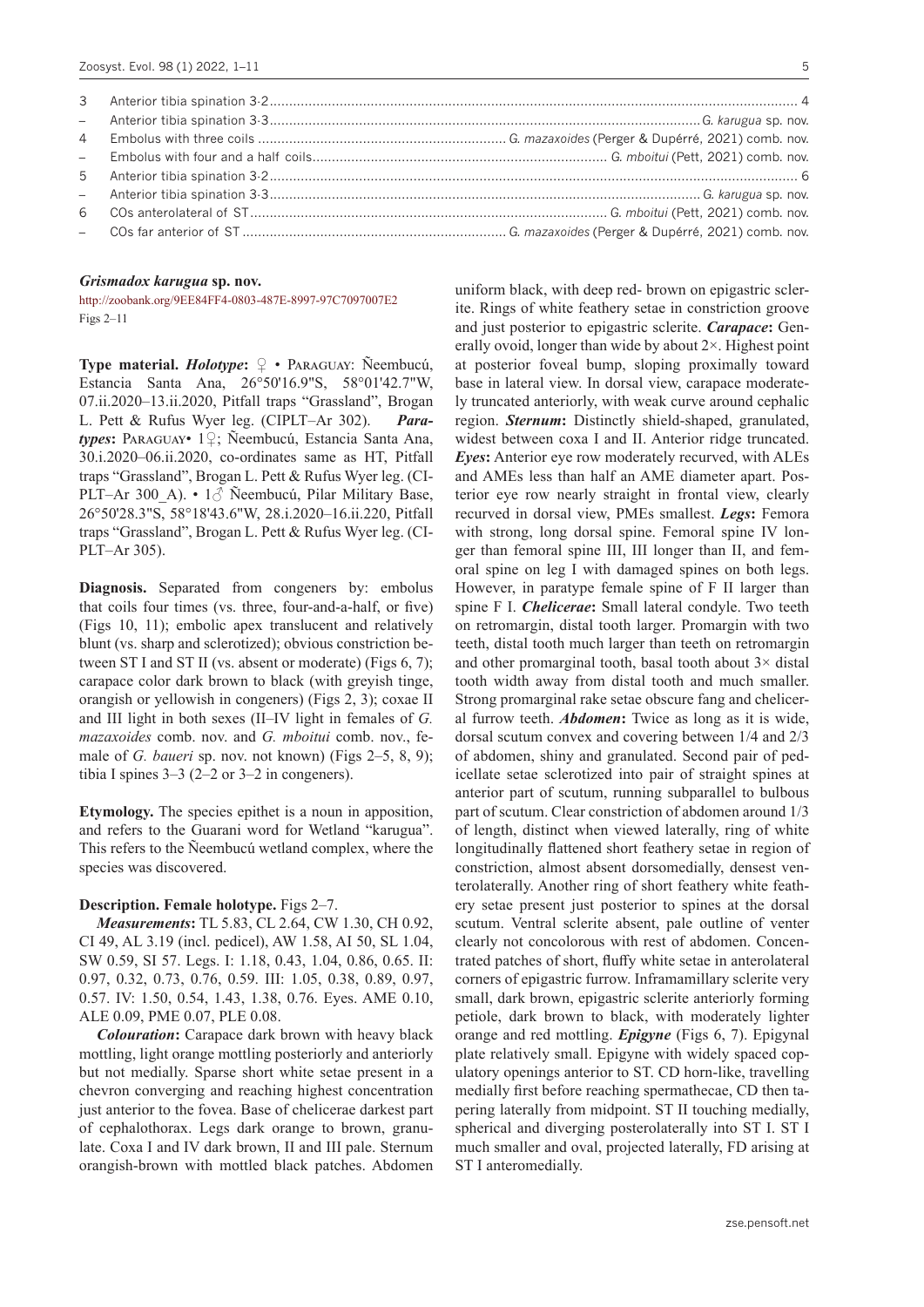

 $0.2$ mm

**Figures 2–7.** *Grismadox karugua* sp. nov. female holotype (CIPLT-Ar 302) habitus. **2.** Micrograph dorsal; **3.** Micrograph lateral; **4.** Drawing lateral; **5.** Drawing dorsal. Figs **6, 7.** cleared female epigyne. **6.** Ventral; **7.** Dorsal.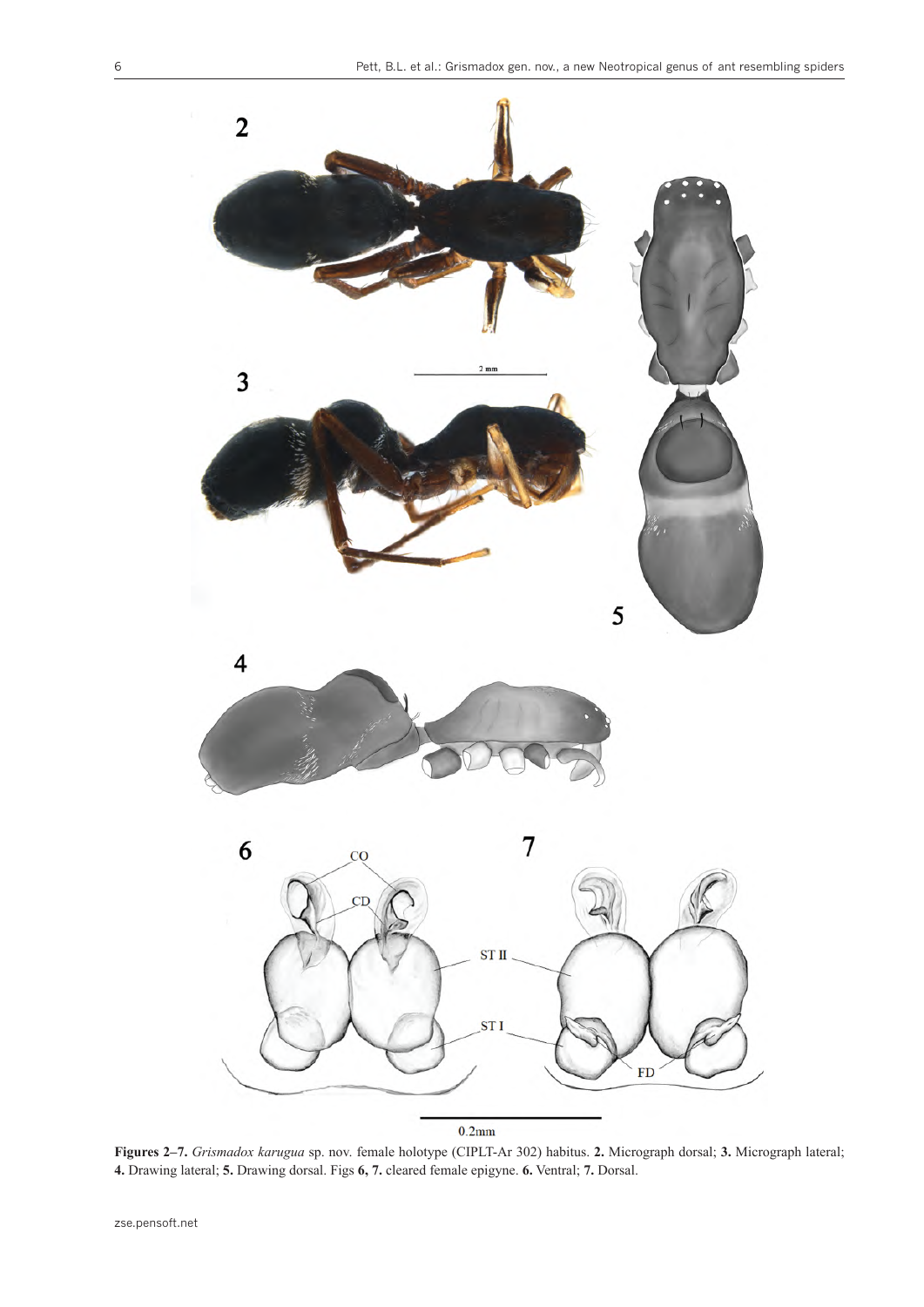7



**Figures 8–11.** *G. karugua* sp. nov. male paratype habitus and pedipalp (CIPLT-Ar 305). **8.** Dorsal; **9.** Lateral; **10.** Pedipalp ventral; **11.** Pedipalp retrolateral. dRTA = dorsal retrolateral tibial apophysis, Em = embolus, SD = sperm duct, vRTA = ventral retrolateral tibial apophysis.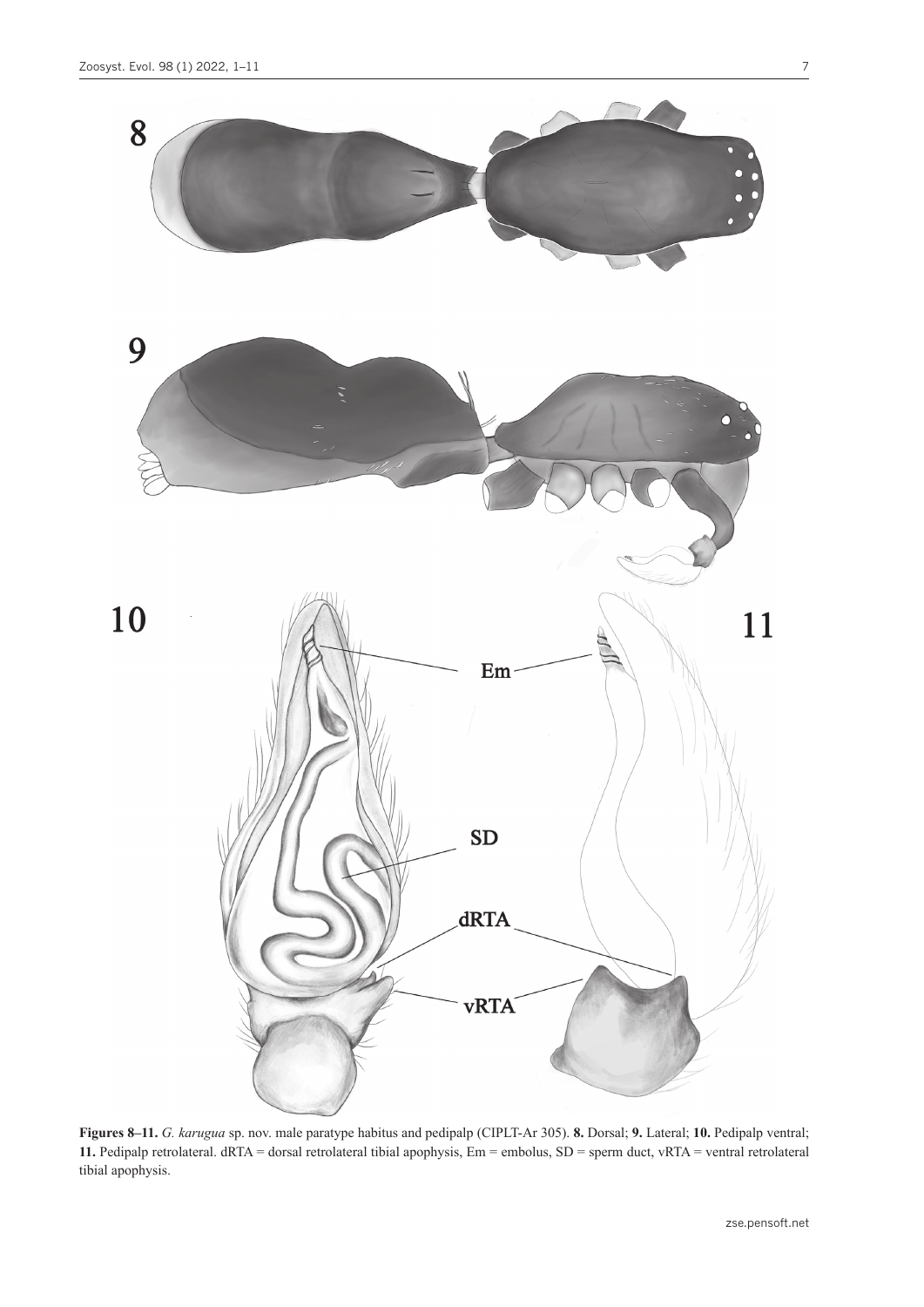*Leg spination*. I:  $F = p11 d1$ ,  $Ti = v = 3-3 (p/v3 r/v3)$ , mt = 2–2 (plv 2 rlv 2). II:  $F = d2$ , Ti = 3–3 (plv3 rlv3), mt  $= 2-2$  (plv2 rlv2). III: F = d2, pl1, P = d1, Ti = d1 pl2 rl1, mt = 2–2-2–2 (pl2 rl2 plv2 rlv2) 1 distal whorl, IV:  $F = d2$ pl1,  $P = d1$ ,  $Ti = d2$  pl1 3–3 (plv3 rlv3), mt = d2 2–2 (plv 2 rlv2) 1 distal whorl.

**Male paratype.** Figs 8, 9. *Measurements***.** TL 4.54, CL 2.11, CW 1.08, CH 1.09, CI 51, AL 2.43 (incl. pedicel), AW 1.00, AI 41, SL 1.62, SW 0.97, SI 60. Chelicerae length 0.51, chelicerae width 0.30. Legs. I: 0.97, 0.28, 0.84, 0.80, 0.65. II: Missing. III: 0.95, 0.30, 0.76, 0.86, 0.51. IV: 1.27, 0.31, 1.27, 1.35, 0.68.

Habitus shape, leg formula, spination and general color pattern as in female, male carapace brighter, primarily orangish-brown. Dorsal scutum large, around 3/4 of AL, strong spines on anterior part of dorsal scutum projected posteriorly at 30–45 degree angle, abdominal constriction slight but conspicuous in lateral view, posterior to dorsal scutum. Few short white feathery setae dorsally and laterally at site of constriction and just posterior to spines of dorsal scutum. Ventral sclerite present, clearly defined, covering around ½ of venter just posterior to epigastric sclerite, inframamillary sclerite very small, dark brown.

*Palp*: Spination: femur = v 2, patella = v 2 pl 1, tibia = v 1 pl 1. Tibial spines substantially larger than others, with pl spine about 1.5 times the length of pl ventral spine. Palpal bulb with basally convoluted median loop in sperm duct, second, wider, more distal retrolateral loop. Palpal tibia with two short pointed retrolateral apophyses, ventral one projected disto-laterally at 11'00 position, dRTA shorter and more distally oriented, with tip recurving weakly back towards palp. Embolus screw-like, with three irregularly spaced coils, apical two crossing over, before tapering to pale apex.

**Geographical and ecological distribution.** This species is only known from the type locality in Estancia Santa Ana, Ñeembucú wetland complex, Paraguay. According to the ecoregion delineation by Olson et al. (2001), the locality is situated in Humid Chaco. The habitat in which *G. karugua* sp. nov. was collected was savanna-like grassland. Judging from the occurrence in pitfall samples, the species is epigeal.

#### *Grismadox baueri* **sp. nov.**

<http://zoobank.org/1EB5BA81-86AF-48C3-B0FF-040C722F4D6F> Figs 12–15

**Type material.** *Holotype* ♂; • BOLIVIA: Beni department, Ballivian, Espiritu, 14°12'57.6"S, 66°39'57.6"W), vegetation, 22.5.1986, W. Hanagarth, J. Sarmiento leg. (SMNK-ARA 13505).

**Diagnosis.** Separated from congeners by: coxae IV in male light (vs. dark) (Figs 12, 13); tibia I spines 2–2 (vs. 3–2 or 3–3); lateral anterior extremities of carapace smooth (vs. squared); embolus with five coils (vs. three – four and a half), apex sharp (vs pointed or blunt); dRTA that arises at wider position in ventral view (vs. closer to the palp in others) (Figs 14, 15); much smaller size than adult male of other species (3.17 mm vs. 4.50–5.80); weak constriction of abdomen (vs. clear constriction); sternum index 78, i.e. a broader sternum (much higher than other species).

**Etymology.** The species epithet is a genitive patronym in honor of German arachnologist Tobias Bauer, of SMNK, for initially facilitating the loan of the holotype of this species and for many instances of arachnological assistance to the first author.

**Description. Male holotype.** *Measurements***:** TL 3.17, CL 1.52, CW 0.84, CI 55, CH 0.94, AL 1.65 (incl. pedicel), AW 0.72, AI 47, SL 0.64, SW 0.50. SI 78, Chelicera length 0.38, width 0.22. Legs. I: 0.94, 0.20, 0.80, 0.78, 0.70. II: 0.90, 0.16, 0.78, 0.74, 0.58. III: 0.80, 0.24, 0.66, 0.76, 0.54. IV: 1.12, 0.30, 1.10, 1.18, 0.68. Eyes. AME –  $0.07,$  ALE  $-0.05,$  PME  $-0.05,$  PLE  $-0.06$ .

*Colouration***:** In ethanol (c. 1986). Carapace orange with black mottling in lines leading from fovea to carapace margins. Small patch anterior to fovea discolored, potentially harboring setae prior to preservation. Black eye rings, darkest around AMEs. Chelicerae concolorous with carapace. Legs light brown to pale from patella I and II, legs III and IV consistently pale medially with brown margins. Coxae I darker, other three white. Sternum orange with distinct darker stripes converging medially. Abdomen darker orange than carapace, darker at anterior  $1/3<sup>rd</sup>$  due to moderate sclerotization.

*Carapace***:** Oval, longer than wide by about two times. Very weak depression between fovea and cephalic region, otherwise of uniform height, before sloping proximally towards base in lateral view.

*Sternum***:** Distinctly shield-shaped, relatively broad, 0.8× the length, anterior ridge truncated, widest between coxa I and II. Distinct dark stripe markings beginning adjacent to coxae, converging medially.

*Eyes***:** AER slightly recurved, AMEs largest and black, nearly touching ALEs. PER wider than AER by about 1.4×, PER moderately recurved.

*Legs***:** Femora with strong dorsal spine, all equal length. Femora I and II streaked brown and pale, rest of segments pale, legs III and IV streaked throughout*.* Short, fine setae throughout.

*Chelicerae***:** Promargin with two teeth, distal almost twice as large. Retromargin with two small teeth, both smaller than smaller promargin tooth. No chilum, lateral condyle not visible.

*Abdomen***:** Drop-shaped, much longer than wide, 2.5×. Dorsal scutum almost entire. Anterior 1/3rd moderately sclerotized, more than scarcely sclerotized posterior  $2/3$ <sup>rd</sup>'s. Weak constriction at  $1/3$ <sup>rd</sup>, constriction paler, constriction clear when viewed in lateral but is almost indistinct in dorsal view. Second pair of pedicellate setae sclerotized into moderate spines at anterior margin projected at 2' o clock position when viewed laterally. Two strong setae (much weaker than spines) present, just anterior to spines and projected at 2'30 position when viewed laterally. Large ventral sclerite occupying 2/3 length of venter, barrel-shaped and with recurved posterior margin. Small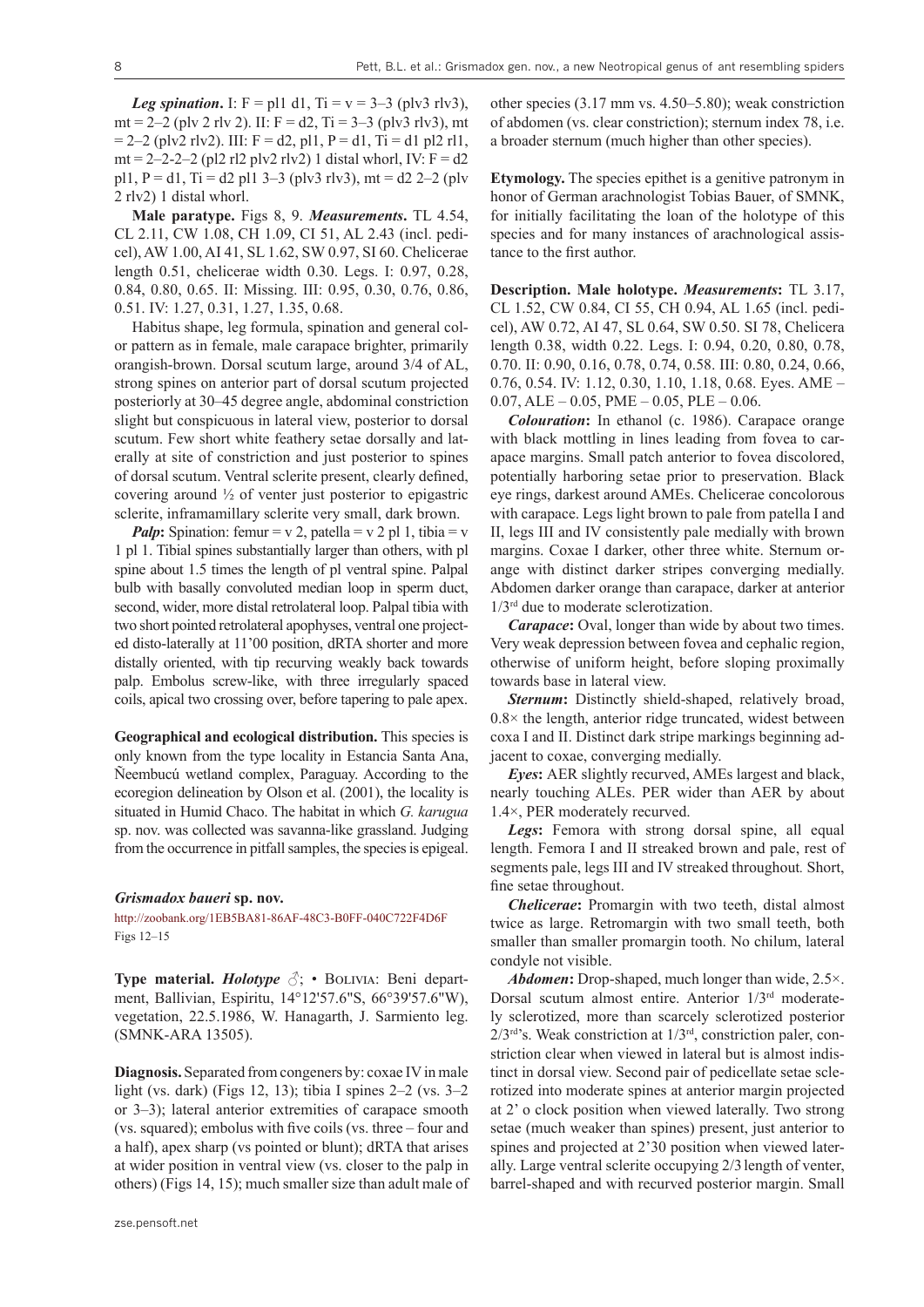

**Figures 12–15.** *Grismadox baueri* sp. nov. male holotype (SMNK-ARA 13505). **12.** Habitus dorsal; **13.** Ventral aspect of carapace; **14.** Pedipalp in ventral; **15.** Pedipalp in retrolateral. dRTA = dorsal retrolateral tibial apophysis, Em = embolus, SD = sperm duct, vRTA = ventral retrolateral tibial apophysis.

patches of white setae at anterior lateral margin of ventral sclerite, bordering posterior lateral edge of epigastric sclerite. Ventral and epigastric sclerites contiguous.

*Palp*: Tibia with two RTAs, dRTA more pointed than blunter vRTA. In retrolateral view, dRTA apex points ventrally. Embolus relatively thick and elongate, with five coils; three coils from apical third, basal two coils are much wider. Final coil slimmer.

*Leg spination*: I:  $F = p11 d1, T = (2-2) p1v2 r1v2, Mt =$  $(2-2)$  plv2 rlv2. II: F = d1, T = (1-1) plv1 rlv1, Mt = (2-2) plv2 rlv2. III:  $F = d2$ ,  $T = pl1$  rl1 plv1, Mt = (2–2) plv2 rlv2. IV: F = d2, T = (2–2) plv2 rlv2, Mt = pl2 rl1 plv2 rlv1.

**Geographical and ecological distribution.** This species is only known from the type locality in Espiritu, José Ballivián province, Beni Department, Bolivia. According to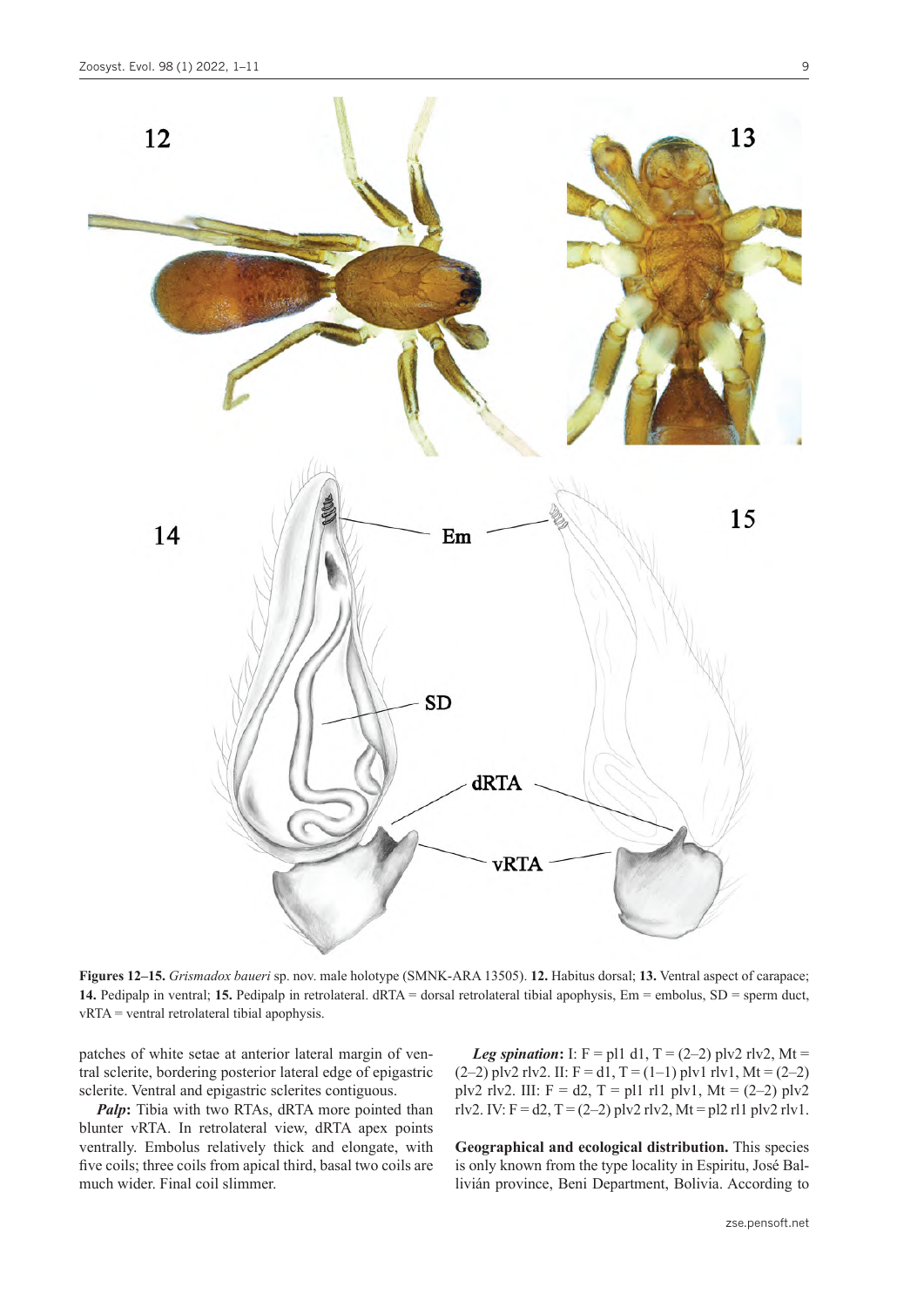the ecoregion delineation by Olson et al. (2001), the locality is situated in Beni savanna (widely recognized as Moxos Plains Flooded Savannas, see Ibisch and Merida 2003). This savanna is comprised of a mosaic of grasslands, swamplands and forest islands (Navarro and Ferreira 2007). Based on the approximated GPS data of the collection locality (according to the information by the owner of Espiritu ranch), it was not possible to determine the accurate ecosystem or habitat associations of *G. baueri* sp. nov. Further studies are needed to determine the latter.

#### *Grismadox mazaxoides* **(Perger & Dupérré, 2021) comb. nov.**

*Myrmecotypus mazaxoides* (Perger & Duperré, 2021). 275, figs. 2A, B, 3A, B, 4A–E, 5A, B, 6A, B, 7A, B. Male holotype (ZMH), male and female paratypes (ZMH and CBF) from Santa Cruz department, Bolivia, examined.

**Type deposit.** *Holotype*  $\delta$  and  $\Omega$  allotype: ZMH-A0014700-14701. *Paratypes***:** 2 ♂, 5 ♀: ZMH-A0014707; 6  $\Diamond$ , 10  $\Diamond$ : CBF.

**Diagnosis.** Separated from congeners by: an embolus that coils three times (vs. between four and five times); dRTA that is blunter and translucent (vs. more pointed); constriction between ST I and ST II absent (vs. present, female of *G. baueri* sp. nov. unknown); carapace color with grayish tinge (dark brown to black, orangish or yellowish in congeners).

**Description.** See: Perger and Dupérré (2021).

**Geographical and ecological distribution.** Epigeal in Cerrado-like grassland or savanna habitats. According to Navarro and Ferreira (2011), the type locality of this species is situated in Chiquitano forest, while Olson et al. (2001) consider this area Gran Chaco. Judging from the observation of this species in open areas, the species is likely to occur in the Gran Chaco area.

#### *Grismadox mboitui* **comb. nov. (Pett, 2021)**

*Myrmecotypus mboitui* (Pett, 2021) 79, figs 3–13. Male holotype and female paratypes (CCPLT) from Ñeembucú department, Paraguay, examined.

**Type deposit.** *Holotype* ♂ CIPLT-Ar 301. Paratypes 2♀ CIPLT-Ar 303, 1♀ CIPLT-Ar 300.

**Diagnosis.** Separated from congeners by: pedipalp with four and a half coils (vs. three, four or five); RTAs in ventral view much larger than that of other species; constriction between ST I and ST II moderate (vs. absent or distinct); COs slightly anterolateral to ST (vs. far anterior); carapace orangish (vs. dark brown to black, greyish or yellowish).

**Description.** See: Pett (2021).

**Geographical and ecological distribution.** Epigeal in savanna-like wetland in the Humid Chaco area.

**Etymological notes.** *G. mboitui* was named after the Guaraní mythological figure Mbói tu'ĩ, and all details of the specific epithet are accurate. However, it was incorrectly stated in parentheses of the etymology section that Mbói = parrot and tu'i = snake (in Guaraní), when in fact this was an incorrect transcription and the opposite is true. Mbói = snake and tu' $i$  = parrot.

### Discussion

All *Grismadox* species for which we have detailed records were collected in savannah-like habitat (e.g., seasonally inundated grasslands in Humid Chaco, as in Paraguayan species). The discovery of numerous new species in this habitat in Paraguay and Bolivia illustrates a strong negative sampling bias against Neotropical savannah-like habitats. Indeed, even limited sampling such as in the short pitfall trapping project in the Ñeembucú wetland complex (see: Pett 2019; Pett and Wyer 2020; Pett 2021a, b; Pett et al. 2021) or manual sampling in a Bolivian savanna mosaic (Perger and Dupérré 2021; Perger and Rubio 2021), yielded numerous taxonomic novelties, including three of the species presented here, among other undescribed taxa. It is also of note that two sympatric *Grismadox* exist in the same site in the NWC and at the present time their ecological separation is based on relatively little data but appears to correspond to a forest/grassland edge specialist (*G. mboitui* comb. nov.) and a grassland specialist species (*G. karugua* sp. nov.).

The conservation value of such regions is barely understood in terms of their invertebrate taxa (Rubio et al. 2018; Dickens et al. 2020). We therefore stress the urgent need for further arthropod collections in Neotropical savannahs and wetland regions.

### Acknowledgements

Extensive thanks are due to Rufus Wyer, co- collector of the type specimens of the type species. Additional thanks are due to Varvara Vladimirova (Université Laval) and Jack McBride for assistance in the field during the pitfall trapping project in Paraguay. Thanks also to Fundación Para La Tierra for supporting the project through provision of resources during the pitfall trapping project in Paraguay, to Don Odilon Barrios for allowing the pitfall trap project at Estancia Santa Ana, and to the staff at the Coronel Alberto Torres Nuñez for access to the Regimiento de Caballeria No 2 "Colonel Felipe Toledo". The Ministerio del Ambiente y Desarrollo Sostenible granted research permits to the CCPLT for Paraguayan specimens. Thanks to Jorge Ayala Damian Santacruz for assisting in Guaraní translation. Thanks to Tobias Bauer and Hubert Höfer (both SMNK) for facilitating loans of Neotropical castianeirine material to the first author, including the holotype of one of the new species. Additionally,